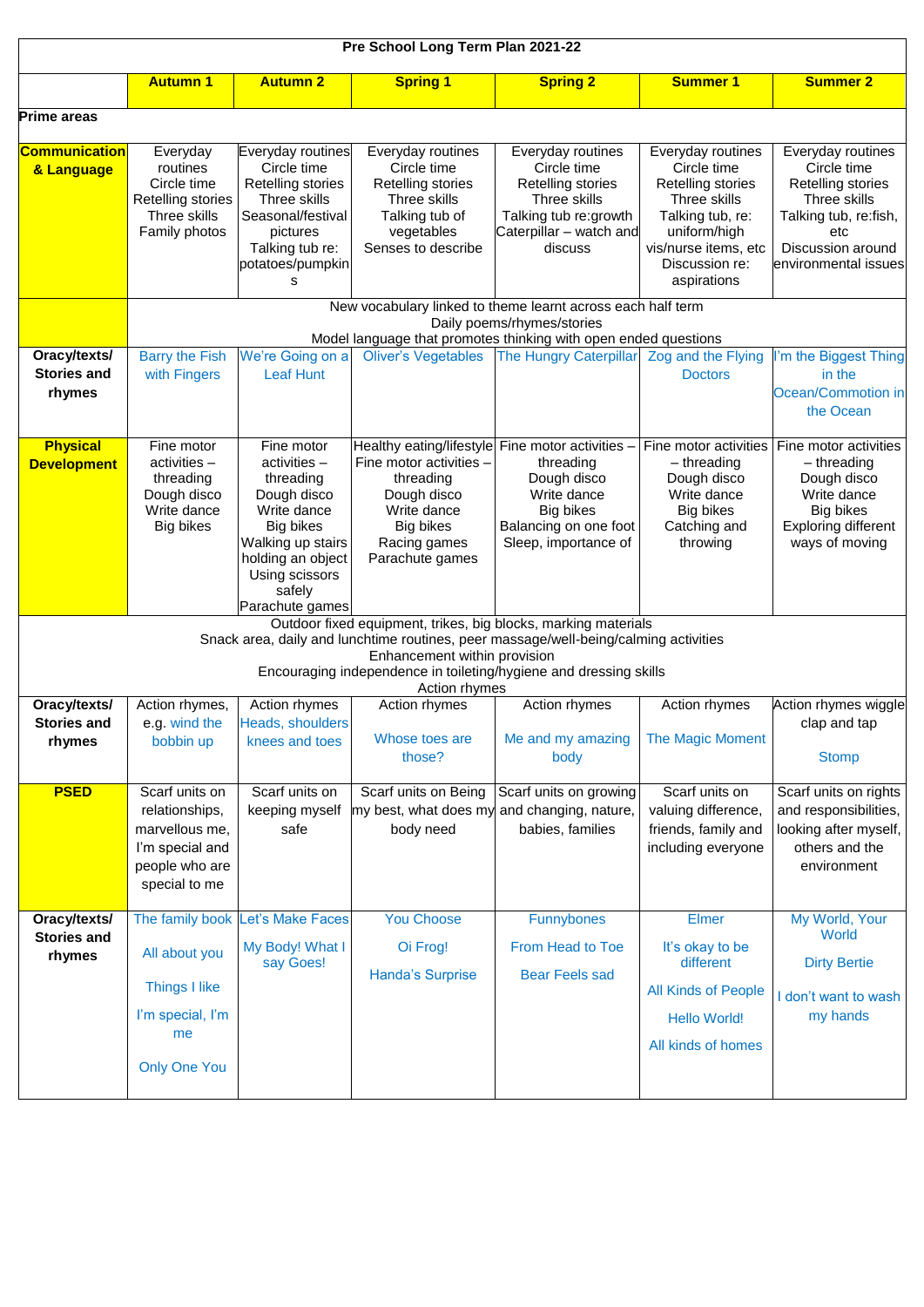|                      |                                                                       |                              | Developing independence through daily snack/meal times, handwashing and toileting. Self-regulation, self-registration, calm                                                      |                                                                |                           |                                                |  |  |
|----------------------|-----------------------------------------------------------------------|------------------------------|----------------------------------------------------------------------------------------------------------------------------------------------------------------------------------|----------------------------------------------------------------|---------------------------|------------------------------------------------|--|--|
|                      | area, Christian value of Love feeds through planning across the year. |                              |                                                                                                                                                                                  |                                                                |                           |                                                |  |  |
| Specific areas       |                                                                       |                              |                                                                                                                                                                                  |                                                                |                           |                                                |  |  |
|                      |                                                                       |                              |                                                                                                                                                                                  |                                                                |                           |                                                |  |  |
| <b>Literacy</b>      | Write dance                                                           | Write dance                  | Write dance                                                                                                                                                                      | Write dance                                                    | Write dance               | Write dance                                    |  |  |
|                      | Retelling stories                                                     | Retelling stories            | Retelling stories                                                                                                                                                                | Retelling stories                                              | Retelling stories         | Retelling stories                              |  |  |
|                      | Talking tubs                                                          | Talking tubs                 | Talking tubs                                                                                                                                                                     | Talking tubs                                                   | Talking tubs              | Talking tubs                                   |  |  |
|                      | Joining in with<br>book reading                                       | Handwriting<br>patterns      | Story maps                                                                                                                                                                       | Sequencing stories                                             | Rhyming stories           | Rhyming stories and<br>making rhymes           |  |  |
|                      |                                                                       |                              | Sequencing stories                                                                                                                                                               | Early phonic activities                                        |                           | personal to children                           |  |  |
|                      |                                                                       |                              | Early phonic activities                                                                                                                                                          |                                                                |                           | by changing words of                           |  |  |
|                      |                                                                       |                              |                                                                                                                                                                                  |                                                                |                           | familiar rhymes                                |  |  |
|                      |                                                                       |                              |                                                                                                                                                                                  |                                                                |                           |                                                |  |  |
| Oracy/texts/         | <b>Kipper</b>                                                         | The Bear Hunt                | <b>The Enormous Turnip</b>                                                                                                                                                       | <b>Kippers beanstalk</b>                                       | Zog                       | The Snail and the                              |  |  |
| <b>Stories and</b>   |                                                                       |                              |                                                                                                                                                                                  |                                                                |                           | Whale                                          |  |  |
| rhymes               | Kipper's birthday                                                     | The Percy the<br>park keeper | <b>Supertato stories</b>                                                                                                                                                         | Jack and the<br><b>Beanstalk</b>                               | Smartest giant in<br>town | <b>Splash</b>                                  |  |  |
|                      | <b>Guess how</b>                                                      | <b>stories</b>               | The runaway pea                                                                                                                                                                  |                                                                |                           |                                                |  |  |
|                      | much I love you                                                       |                              |                                                                                                                                                                                  | <b>Titch</b>                                                   | <b>Where's Mr Fire</b>    | <b>Tiddler</b>                                 |  |  |
|                      | <b>Shine</b>                                                          | Don't hog the<br>hedge       | Oliver's fruit salad                                                                                                                                                             | <b>Growing Frogs</b>                                           | Engine?                   | <b>Lost and Found</b>                          |  |  |
|                      |                                                                       |                              |                                                                                                                                                                                  |                                                                | All through the night     |                                                |  |  |
|                      | <b>Little Red Hen</b>                                                 | Leaf man                     |                                                                                                                                                                                  | <b>The Tiny Seed</b>                                           |                           |                                                |  |  |
|                      |                                                                       | <b>Jack frost</b>            |                                                                                                                                                                                  | The Growing story                                              |                           |                                                |  |  |
|                      |                                                                       | <b>Stickman</b>              |                                                                                                                                                                                  |                                                                |                           |                                                |  |  |
|                      |                                                                       | Gruffalo's child             |                                                                                                                                                                                  |                                                                |                           |                                                |  |  |
|                      |                                                                       | <b>Pumpkin Soup</b>          |                                                                                                                                                                                  |                                                                |                           |                                                |  |  |
| <b>Mathematics</b>   | Sorting                                                               | Subitising                   | Counting accurately to                                                                                                                                                           | Comparison of                                                  | Links numerals to         | Beginning to                                   |  |  |
|                      | Matching                                                              | Size comparison              |                                                                                                                                                                                  | number, eg. Fewer/                                             | numbers to 5              | recognise numerals                             |  |  |
|                      | Size comparison                                                       | Pattern                      | Linking numerals to 5                                                                                                                                                            | more/same                                                      | Beginning of 1            | to 10                                          |  |  |
|                      | Sequencing                                                            | Positional                   | Measure - long                                                                                                                                                                   | Making pictues with                                            | more/less                 | Recognising that                               |  |  |
|                      |                                                                       | language<br>Shape            | y/full                                                                                                                                                                           | /short/heavy/light/empt 2D shapes and models<br>with 3D shapes | Patterns                  | numbers are made<br>up of smaller number       |  |  |
|                      |                                                                       |                              | Problem solving                                                                                                                                                                  | Describing shapes                                              |                           | Pattern                                        |  |  |
|                      |                                                                       |                              |                                                                                                                                                                                  | when constructing                                              |                           |                                                |  |  |
| Oracy/texts/         | <b>Counting songs</b>                                                 | <b>Counting songs</b>        | <b>Oliver's Vegetables</b>                                                                                                                                                       | <b>Hungry Caterpillar</b>                                      | Elmer                     | <b>Counting songs</b>                          |  |  |
| <b>Stories and</b>   | 10 little                                                             | The Bear Hunt                |                                                                                                                                                                                  |                                                                |                           |                                                |  |  |
| rhymes               | dinosaurs                                                             |                              |                                                                                                                                                                                  |                                                                |                           |                                                |  |  |
|                      |                                                                       |                              | These skills will continue to be revisited and reinforced throughout the year<br>Daily routine encompasses Days of the Week, language of before, after, yesterday, tomorrow, etc |                                                                |                           |                                                |  |  |
| <b>Understanding</b> | Family history                                                        | Diwali                       | Growing vegetables                                                                                                                                                               | Caterpillar hatching                                           | People who help us-       | Environmental                                  |  |  |
| <b>The World</b>     | Change over                                                           | <b>Bonfire Night</b>         | and sunflowers                                                                                                                                                                   | (hatching Chicks -                                             |                           | nurses/firefighters/polissues, e.g. plastic in |  |  |
|                      | time                                                                  | Remembrance                  | Soup making                                                                                                                                                                      | from 2 yo nursery)                                             | lice                      | the ocean                                      |  |  |
|                      | <b>Birthdays</b>                                                      | Day                          |                                                                                                                                                                                  | Looking at where our How we have changed                       | Making instruments        | Litter picking around                          |  |  |
|                      | Similarities and                                                      | <b>First Christmas</b>       | vegetables come from                                                                                                                                                             | over time                                                      | to explore rhythmic       | local environment                              |  |  |
|                      | differences                                                           | Festivals                    |                                                                                                                                                                                  | Life cycles                                                    | patterns                  | Map making                                     |  |  |
|                      | Harvest                                                               | Seasons                      |                                                                                                                                                                                  | Bee-bots                                                       | Purple Mash               |                                                |  |  |